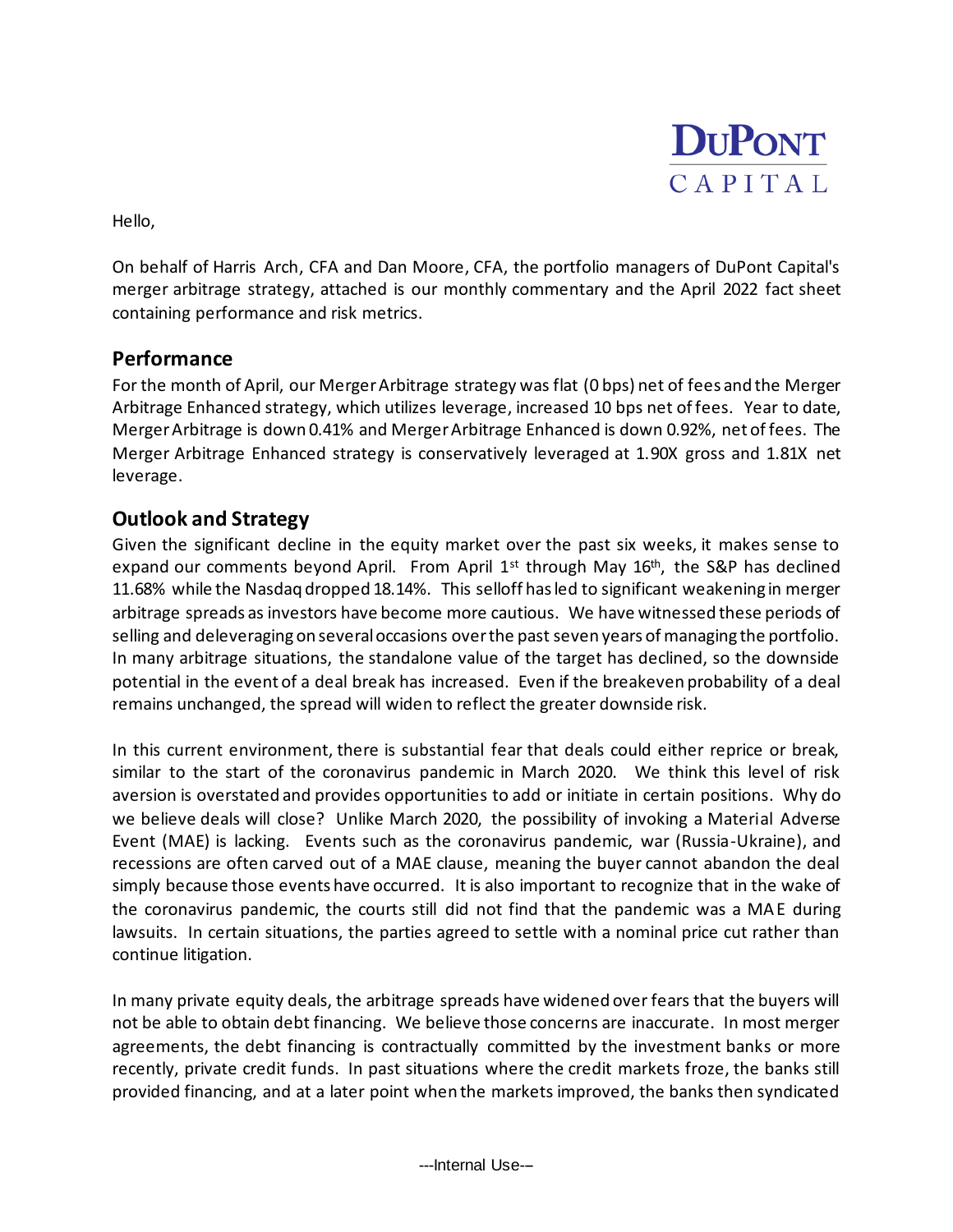the debt. Year to date, while high yield issuance has been light and challenging, the leveraged loan market has been fairly open. Additionally, private credit funds have substantial dry powder and have agreed to fund certain announced deals such Thoma Bravo's acquisition of Anaplan and SailPoint. As financing terms have become more favorable to lenders, we have seen private credit funds opportunistically step up to invest in several recent situations such as CDK, Nielsen, and Carvana<sup>1</sup>.

While private credit funds have substantial dry powder, private equity firms do as well, given record fundraising levels over the past two years. If a deal encounters difficulty, we have seen instances where the sponsor is willing to increase the equity component and reduce the debt in order to close the deal. Furthermore, if a private equity buyer abandons an agreed upon deal, we believe that will sully their reputation and harm their ability to compete in future deals. Sellers will rightly view that buyer as less credible. Private equity firms want to deploy their capital in attractive situations and walking away from current deals will disadvantage their future deal sourcing abilities.

Earlier this year, there were certain pending merger arbitrage deals that were trading too tight in our opinion. Given the recent selloff, we have found opportunities to initiate or modestly add to existing positions in situations where we believe there is a path to successful deal closure.

If you would like to speak to us in more detail, please reach out and we would be happy to provide more detail on our strategy.

## **DuPont Capital Management**

Email - [DuPontCapital@dupontcapital.com](mailto:DuPontCapital@dupontcapital.com) 302-477-6000 [www.dupontcapital.com](http://www.dupontcapital.com/)

## Disclosures:

These materials contain the current opinions of DuPont Capital Management and such opinions are subject to change without notice. These materials are for informational purposes only. Forecasts, estimates, and certain information contained herein are based upon proprietary research and should not be considered as investment advice or a recommendation to buy or sell any particular security, strategy, or investment product. Information contained herein has been obtained from sources believed to be reliable, but DCM does not guarantee the accuracy, adequacy, or completeness of such information.

**For institutional investors only. Not to be shown or distributed to the public without the approval of DuPont Capital Management**.

[https://www.bloomberg.com/news/articles/2022-04-30/how-apollo-s-last-minute-twist](https://www.bloomberg.com/news/articles/2022-04-30/how-apollo-s-last-minute-twist-salvaged-carvana-s-debt-sale)[salvaged-carvana-s-debt-sale\)](https://www.bloomberg.com/news/articles/2022-04-30/how-apollo-s-last-minute-twist-salvaged-carvana-s-debt-sale).

<sup>1</sup> [\(https://www.bloomberg.com/news/articles/2022-05-04/goldman-s-private-credit-arm-steps](https://www.bloomberg.com/news/articles/2022-05-04/goldman-s-private-credit-arm-steps-in-with-loan-for-cdk-buyout)[in-with-loan-for-cdk-buyout](https://www.bloomberg.com/news/articles/2022-05-04/goldman-s-private-credit-arm-steps-in-with-loan-for-cdk-buyout)[, https://www.bloomberg.com/news/articles/2022-05-03/ares-led](https://www.bloomberg.com/news/articles/2022-05-03/ares-led-group-snaps-up-2-billion-chunk-of-nielsen-buyout-debt)[group-snaps-up-2-billion-chunk-of-nielsen-buyout-debt](https://www.bloomberg.com/news/articles/2022-05-03/ares-led-group-snaps-up-2-billion-chunk-of-nielsen-buyout-debt),